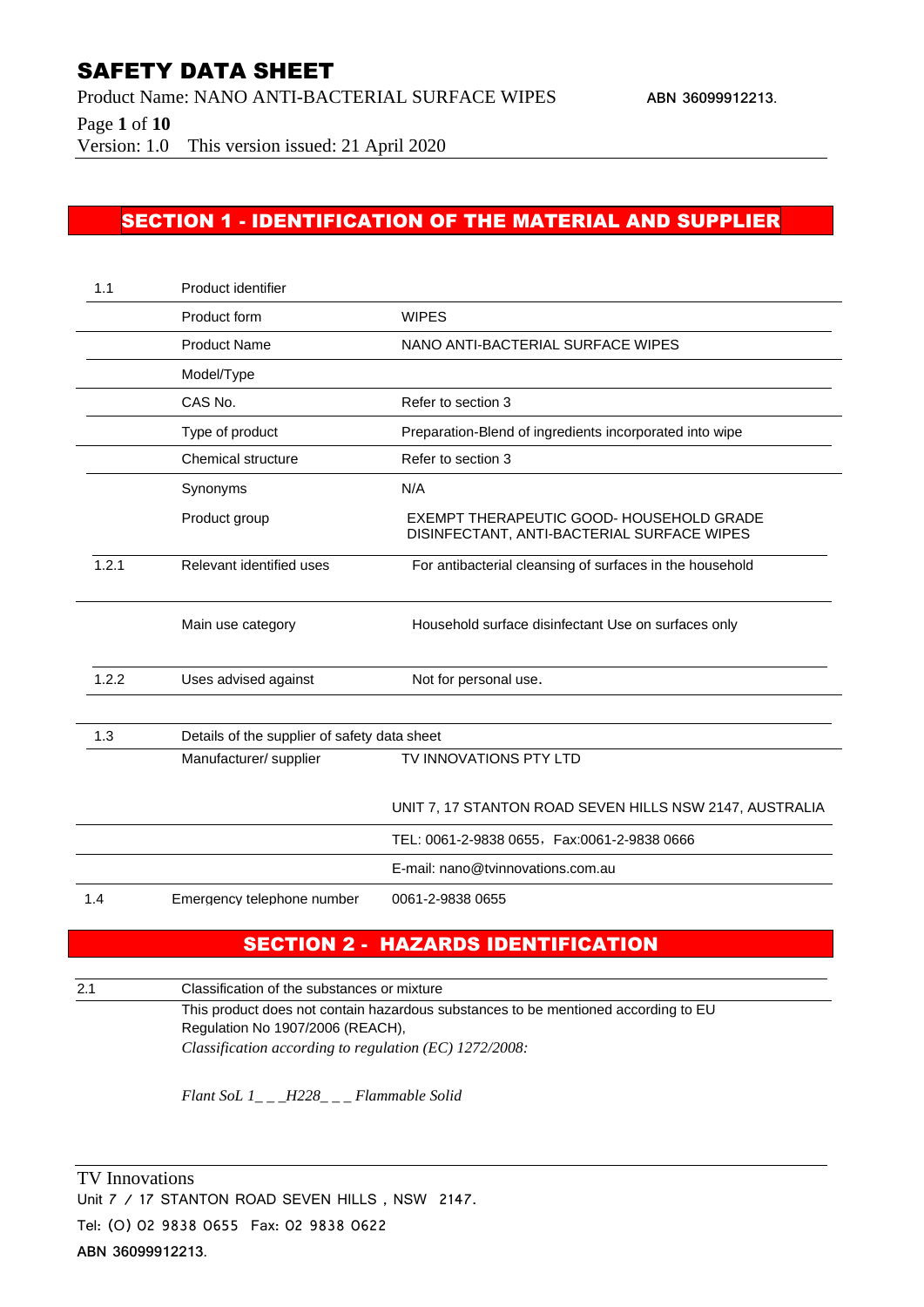#### Product Name: NANO ANTI-BACTERIAL SURFACE WIPES **ABN 36099912213**.

Page **2** of **10**

Version: 1.0 This version issued: 21 April 2020

Hazard category as per Safe Work Australia (SWA). Solid containing Flammable liquid Flammable liquids Category 2 Eye irritation: Category 2A

| 2.2 | Label elements                                                                                                                                                                                                                        |                                                                          |  |
|-----|---------------------------------------------------------------------------------------------------------------------------------------------------------------------------------------------------------------------------------------|--------------------------------------------------------------------------|--|
|     | Pictogram                                                                                                                                                                                                                             |                                                                          |  |
|     | Signal word                                                                                                                                                                                                                           | <b>DANGER</b>                                                            |  |
|     | Hazard statement(s)                                                                                                                                                                                                                   | H225 Highly Flammable liquid and vapor.                                  |  |
|     |                                                                                                                                                                                                                                       | H319 Causes serious eye irritation.                                      |  |
| 2.3 | <b>Precautionary Statements</b>                                                                                                                                                                                                       |                                                                          |  |
|     | Prevention<br>P101 If medical advice is needed, have product container or label at hand<br>P102 Keep out of reach of children<br>P103 Read label before use<br>P210 Keep away from heat/sparks/open flames/hot surfaces. -No smoking. |                                                                          |  |
|     | P233 Keep container tightly closed.                                                                                                                                                                                                   |                                                                          |  |
|     | P240 Ground/bond container and receiving equipment.                                                                                                                                                                                   |                                                                          |  |
|     | P241 Use explosion-proof electrical/ventilating/lighting/equipment.                                                                                                                                                                   |                                                                          |  |
|     | P242 Use only non-sparking tools.<br>P243 Take precautionary measures against static discharge.                                                                                                                                       |                                                                          |  |
|     | P280 Wear eye protection/ face protection.                                                                                                                                                                                            |                                                                          |  |
|     | Response:                                                                                                                                                                                                                             |                                                                          |  |
|     | P305 + P351 + P338 IF IN EYES: Rinse cautiously with water for several minutes. Remove contact                                                                                                                                        |                                                                          |  |
|     | lenses, if present and easy to do. Continue rinsing.<br>P337 + P313 If eye irritation persists: Get medical advice/ attention.                                                                                                        |                                                                          |  |
|     | P370 + P378 In case of fire: Use dry sand, dry chemical or alcohol-resistant foam to extinguish.                                                                                                                                      |                                                                          |  |
|     | Storage:                                                                                                                                                                                                                              |                                                                          |  |
|     | P403 + P235 Store in a well-ventilated place. Keep cool. Disposal:                                                                                                                                                                    |                                                                          |  |
|     |                                                                                                                                                                                                                                       | P501 Dispose of contents/ container to an approved waste disposal plant. |  |
| 2.4 | Hazards not otherwise classified:                                                                                                                                                                                                     | No information available                                                 |  |
| 2.5 | Other information                                                                                                                                                                                                                     | No information available                                                 |  |
| 2.6 | Other hazards                                                                                                                                                                                                                         |                                                                          |  |
|     | Results of PBT and vPvT assessment                                                                                                                                                                                                    | Not applicable                                                           |  |
|     |                                                                                                                                                                                                                                       |                                                                          |  |
|     |                                                                                                                                                                                                                                       |                                                                          |  |
|     | <b>PBT</b>                                                                                                                                                                                                                            | No PBT substances                                                        |  |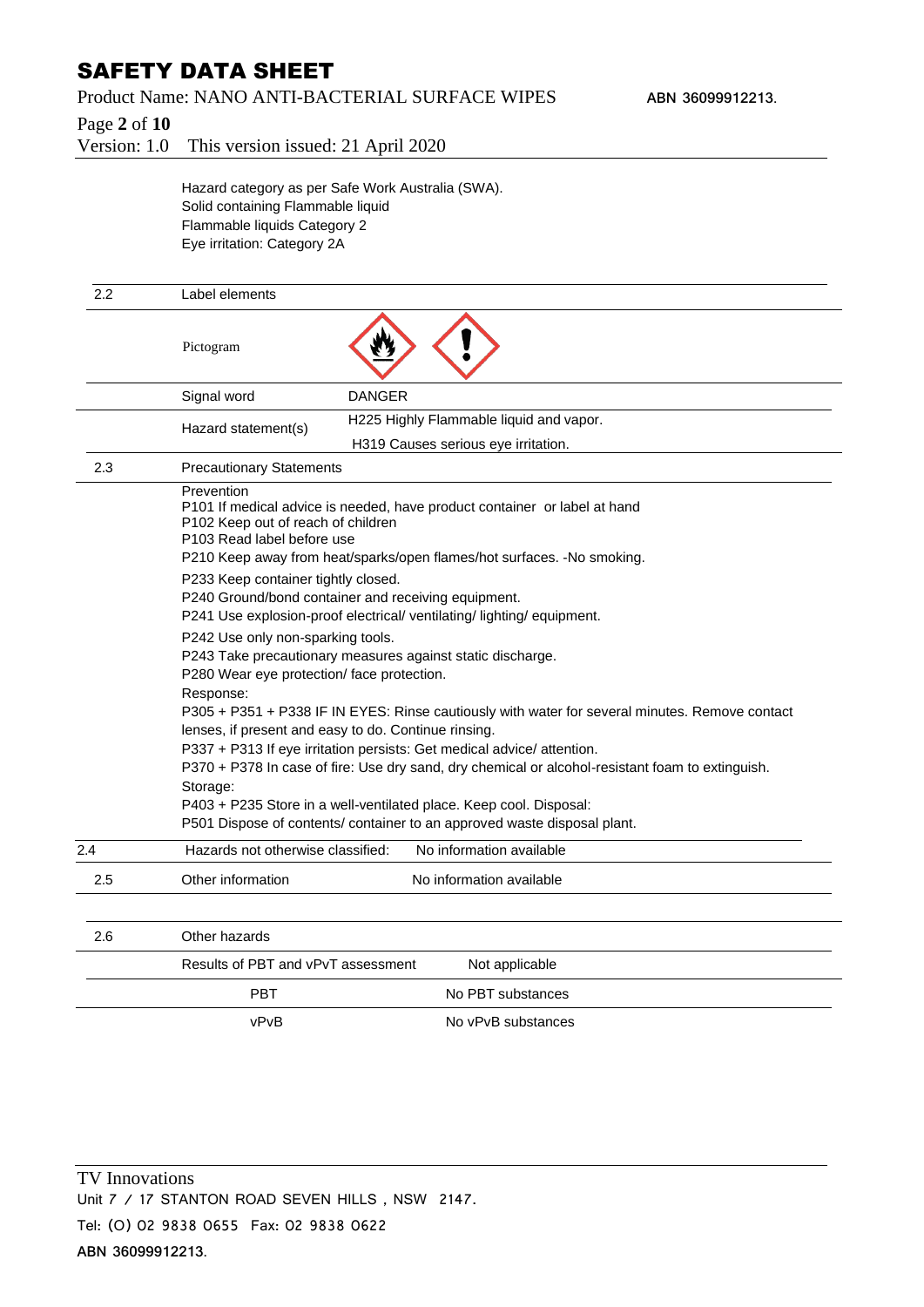Product Name: NANO ANTI-BACTERIAL SURFACE WIPES **ABN 36099912213**.

Page **3** of **10**

Version: 1.0 This version issued: 21 April 2020

#### SECTION 3 - COMPOSITION/INFORMATION ON INGREDIENTS

| 3.1 | Chemical characterisation: Mixture |               |           |                  |  |
|-----|------------------------------------|---------------|-----------|------------------|--|
|     | Name                               | CAS No.       | EC No.    | Concentration, % |  |
|     | Ethyl alcohol                      | 64-17-5       | 200-518-6 | 75               |  |
|     | Pure Water                         | 7732-18-5     | 231-791-2 | 24.9             |  |
|     | Glycerin                           | $56 - 81 - 5$ | 200-289-5 | 0.1%             |  |

| <b>SECTION 4 - FIRST AID MEASURES</b> |                                   |                                                                                            |  |
|---------------------------------------|-----------------------------------|--------------------------------------------------------------------------------------------|--|
| 4.1                                   | Description of first aid measures |                                                                                            |  |
|                                       | General advice                    | If medical advice is needed, have product container or label at hand.                      |  |
|                                       |                                   | Supply -with fresh air. Call a doctor, if you feel unwell Or call                          |  |
|                                       | If inhaled                        | POISON INFORMATION CENTRE:                                                                 |  |
|                                       |                                   | AUSTRALIA 13 11 26,                                                                        |  |
|                                       |                                   | NEW ZEALAND 0800 764 766                                                                   |  |
|                                       |                                   | Take off immediately all contaminated clothing. Rinse                                      |  |
|                                       | In case of skin contact           | skin with water/shower. If there are signs of irritation                                   |  |
|                                       |                                   | or other symptoms seek medical attention.                                                  |  |
|                                       |                                   | In case of contact, immediately flush eyes with plenty of                                  |  |
|                                       | In case of eye contact            | water for at least 15 minutes. If easy to do, remove contact                               |  |
|                                       |                                   | lens, if worn. Seek medical advice                                                         |  |
|                                       | If swallowed                      | If swallowed, DO NOT induce vomiting. Rinse mouth with<br>water. Obtain medical attention. |  |
|                                       | Most important symptoms and       |                                                                                            |  |
| 4.2                                   | effects, both acute and delayed   | Causes serious eye irritation.                                                             |  |
|                                       | Indication of any immediate       | First Aid responders should pay attention to self-protection                               |  |
| 4.3                                   | medical attention and special     | and use the recommended protective clothing. Treat                                         |  |
|                                       | treatment needed                  | according to symptoms.                                                                     |  |

| <b>SECTION 5 - FIRFIGHTING MEASURES</b> |                                                                                                                                                                                                                                                                                                                                                                                    |                                                                                               |  |  |
|-----------------------------------------|------------------------------------------------------------------------------------------------------------------------------------------------------------------------------------------------------------------------------------------------------------------------------------------------------------------------------------------------------------------------------------|-----------------------------------------------------------------------------------------------|--|--|
| 5.1                                     | Extinguishing media                                                                                                                                                                                                                                                                                                                                                                |                                                                                               |  |  |
|                                         | Suitable extinguishing media                                                                                                                                                                                                                                                                                                                                                       | Use CO2, chemical powder, water or alcohol-resistant foam,                                    |  |  |
|                                         | Unsuitable extinguishing media                                                                                                                                                                                                                                                                                                                                                     | High volume water jet                                                                         |  |  |
| 5.2                                     | Special hazards arising from the substance or mixture                                                                                                                                                                                                                                                                                                                              |                                                                                               |  |  |
|                                         | Flammable mixture. Vapors may form explosive mixture with air.                                                                                                                                                                                                                                                                                                                     |                                                                                               |  |  |
|                                         | Hazardous decomposition<br>products in case of fire                                                                                                                                                                                                                                                                                                                                | Carbon oxides                                                                                 |  |  |
| 5.3                                     | Advice for firefighters                                                                                                                                                                                                                                                                                                                                                            |                                                                                               |  |  |
|                                         | Use extinguishing measures that are appropriate to local circumstances and the surrounding environment.<br>Use water spray to cool unopened containers. Collect contaminated fire extinguishing water separately.<br>This must not be discharged into drains. Fire residues and contaminated fire extinguishing water must be<br>disposed of in accordance with local regulations. |                                                                                               |  |  |
| 5.4                                     | Special protective equipment for firefighters                                                                                                                                                                                                                                                                                                                                      | Wear an approved positive pressure self-contained<br>breathing apparatus (Comply with EN133). |  |  |

TV Innovations

Unit 7 / 17 STANTON ROAD SEVEN HILLS, NSW 2147.

Tel: (O) 02 9838 0655 Fax: 02 9838 0622

**ABN 36099912213**.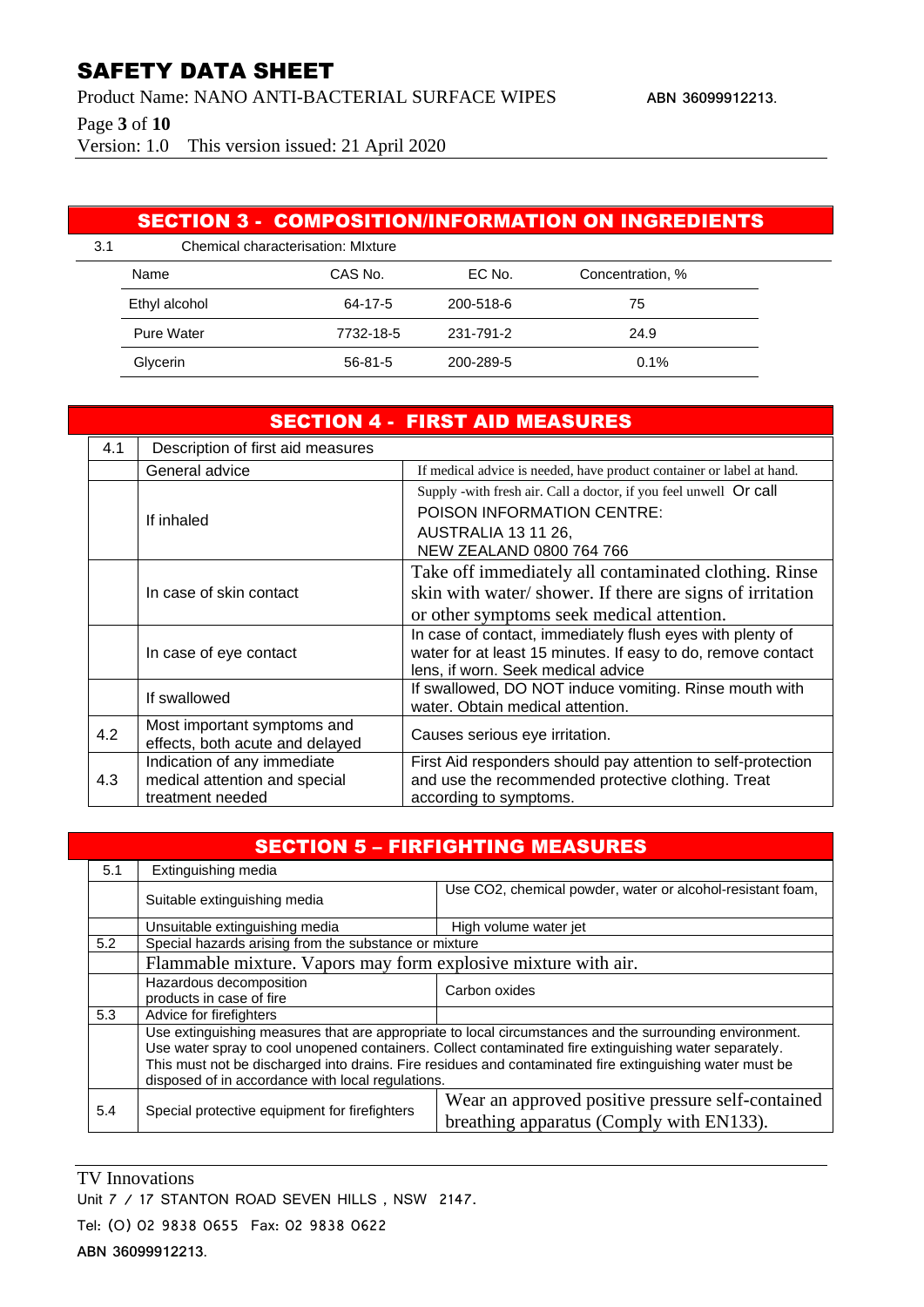Product Name: NANO ANTI-BACTERIAL SURFACE WIPES **ABN 36099912213**.

Page **4** of **10**

Version: 1.0 This version issued: 21 April 2020

## SECTION 6 – ACCIDENTIAL RELEASE MEASURES

| 6.1 | Personal precautions, protective equipment and emergency procedures                                                                                                                                                                                 |  |  |
|-----|-----------------------------------------------------------------------------------------------------------------------------------------------------------------------------------------------------------------------------------------------------|--|--|
|     | Cut off leakage source and collect spillage timely if safe do it; Ensure adequate                                                                                                                                                                   |  |  |
|     | ventilation; Eliminate all ignition sources (no smoking, flares, sparks or flames in                                                                                                                                                                |  |  |
|     | immediate area); Wear personal protective equipment; Avoid breathing vapor; Beware of                                                                                                                                                               |  |  |
|     | accumulation of vapor in low areas or contained areas, where explosive concentrations                                                                                                                                                               |  |  |
|     | may occur; Avoid contact with eyes.                                                                                                                                                                                                                 |  |  |
| 6.2 | Environmental precautions                                                                                                                                                                                                                           |  |  |
|     | Discharge into the environment must be avoided. Prevent further leakage or spillage from entering<br>drain, sewer, basement or confined areas if safe to do so.<br>Local authorities should be advised if significant spillages cannot be contained |  |  |
| 6.3 | Methods and material for containment and cleaning up                                                                                                                                                                                                |  |  |
|     | Absorb with liquid-binding material (sand, diatomite, acid binders, universal binders, sawdust); Ensure good<br>ventilation; Eliminate sources of ignition; Dispose contaminated material as waste according to item 13.                            |  |  |
| 6.4 | Reference to other sections                                                                                                                                                                                                                         |  |  |
|     | See Section 7 for information on safe handling.<br>See Section 8 for information on personal protection equipment.<br>See Section 13 for disposal information.                                                                                      |  |  |
|     | <b>SECTION 7 - HANDLING AND STORAGE</b>                                                                                                                                                                                                             |  |  |
| 7.1 | Precautions for safe handling                                                                                                                                                                                                                       |  |  |
|     | Read label before use; Ensure good ventilation/exhaustion at the workplace;                                                                                                                                                                         |  |  |
|     | Smoking, eating and drinking should be prohibited; Avoid all sources of ignition;                                                                                                                                                                   |  |  |
|     | Avoid breathing vapors; Avoid contact with eyes.                                                                                                                                                                                                    |  |  |
|     | Information about fire and explosion protection:                                                                                                                                                                                                    |  |  |
|     | Keep away from heat, hot surfaces, sparks, open flames and other ignition sources. No smoking.<br>Avoid contact with eyes.                                                                                                                          |  |  |
| 7.2 | Conditions for safe storage, including any incompatibilities                                                                                                                                                                                        |  |  |
|     | Requirements to be met by storerooms and receptacles:                                                                                                                                                                                               |  |  |
|     | Store in a -well-ventilated place. Keep cool.                                                                                                                                                                                                       |  |  |
|     | Information about storage in one common storage facility: Keep out of reach of children;                                                                                                                                                            |  |  |
|     | Keep away from heat, sparks, open flames and hot surfaces; No smoking.<br>Store locked up                                                                                                                                                           |  |  |
| 7.3 | Specific end uses                                                                                                                                                                                                                                   |  |  |
|     | Apart from the uses mentioned in section 1.2 no other specific uses are stipulated                                                                                                                                                                  |  |  |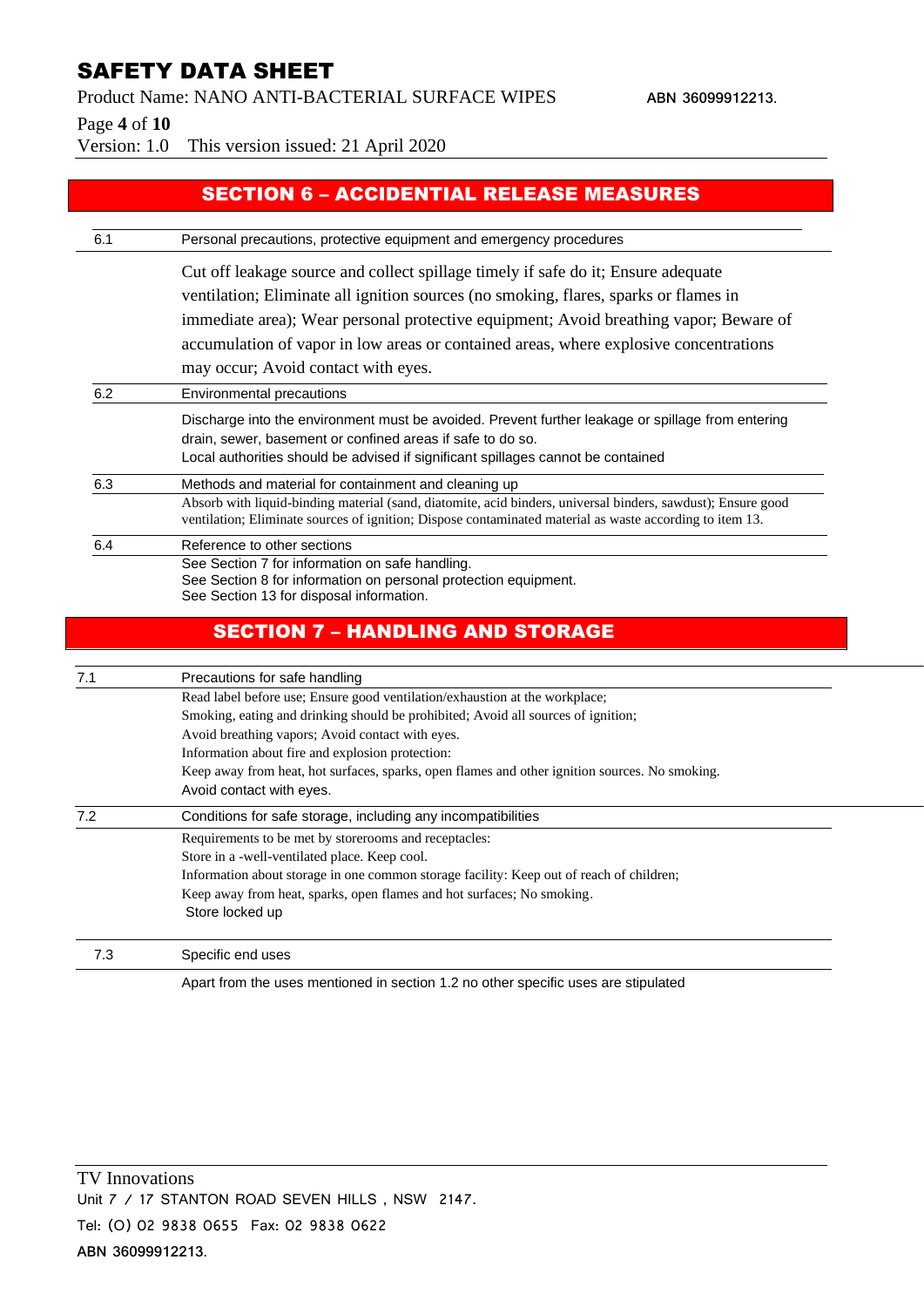Product Name: NANO ANTI-BACTERIAL SURFACE WIPES **ABN 36099912213**.

Page **5** of **10**

Version: 1.0 This version issued: 21 April 2020

## SECTION 8 – EXPOSURE CONTROLS/PERSONAL PROTECTION

| 8.1 | Control parameters                   |                                                                                                                                                                                                                                                                                                                                                                                                                                                                                                                                                                                                                                                                                                                                                                                                                                                                               |
|-----|--------------------------------------|-------------------------------------------------------------------------------------------------------------------------------------------------------------------------------------------------------------------------------------------------------------------------------------------------------------------------------------------------------------------------------------------------------------------------------------------------------------------------------------------------------------------------------------------------------------------------------------------------------------------------------------------------------------------------------------------------------------------------------------------------------------------------------------------------------------------------------------------------------------------------------|
|     | Occupational Exposure                | Ethyl Alcohol,                                                                                                                                                                                                                                                                                                                                                                                                                                                                                                                                                                                                                                                                                                                                                                                                                                                                |
|     | Limits                               | TWA: 1900mg/m3 (NIOSH, REL); STEL: 1000mg/kg (OSHA Z-1)                                                                                                                                                                                                                                                                                                                                                                                                                                                                                                                                                                                                                                                                                                                                                                                                                       |
| 8.2 | <b>EXPOSURE CONTROLS</b>             | Based on the composition shown in section 3, the following measures are<br>suggested for occupational safety measure                                                                                                                                                                                                                                                                                                                                                                                                                                                                                                                                                                                                                                                                                                                                                          |
|     | Appropriate engineering<br>controls  | Handle in accordance with good industrial hygiene and safety practice; Wash hands<br>and face before breaks and at the end of work;<br>Take off contaminated clothing and wash it before reuse; See section 7 for<br>information about design of technical facilities.                                                                                                                                                                                                                                                                                                                                                                                                                                                                                                                                                                                                        |
|     | Personal protective<br>equipment     | Respiratory protection: Use positive pressure breathing mask if concentrations in air<br>could exceed occupational exposure standard.<br>Hand protection: Protective gloves. Gloves made from butyl rubber Neoprene™<br>rubber, nitrile rubber (thickness> 0.11mm; breakthrough times up to 480 minutes).<br>Eye protection: Safety glasses. Protective goggles with side shield.<br>Skin and body protection: No special measures necessary provided product is used<br>correctly.<br>Protective measures: Choose body protection in relation to its type, to the<br>concentration and amount of dangerous substances, and to the specific work-place.<br>Ensure that eye flushing systems and safety showers are located close to the work<br>place.<br>Hygiene measures: Handle in accordance with good industrial hygiene and safety<br>practice. Avoid contact with eyes |
|     | Control of environmental<br>exposure | Do not let product enter drains.                                                                                                                                                                                                                                                                                                                                                                                                                                                                                                                                                                                                                                                                                                                                                                                                                                              |

#### SECTION 9 – PHYSICAL AND CHEMICAL PROPERTIES

Information on basic physical and chemical properties

| 9.1 | <b>Physical State</b>                      |                                  |
|-----|--------------------------------------------|----------------------------------|
|     | Appearance                                 | Wet wipe, liquid in fabric       |
|     | Color                                      | Colorless                        |
|     | Odor                                       | Alcohol odor                     |
|     | Odor threshold                             | No data available                |
|     | рH                                         | 7-9 at 20 °C                     |
|     | Relative evaporation rate (butylacetate=1) | No data available                |
|     | Melting point                              | No data available                |
|     | Freezing point                             | No data available                |
|     | Boiling point                              | 80-81°C Cat101.3 kPa             |
|     | Flash point                                | 17-18°C(liquid part, closed cup) |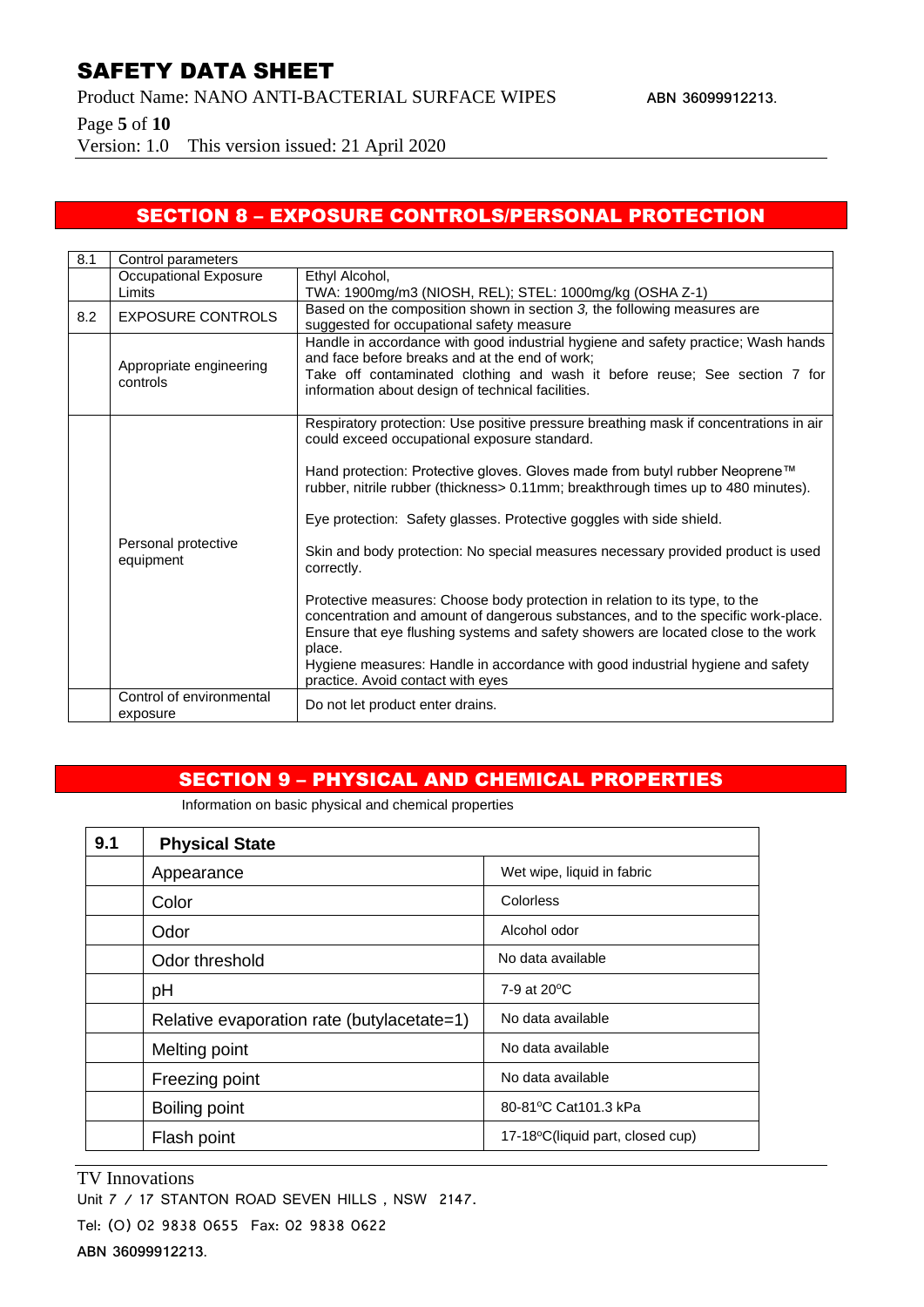Product Name: NANO ANTI-BACTERIAL SURFACE WIPES **ABN 36099912213**.

Page **6** of **10**

Version: 1.0 This version issued: 21 April 2020

|     | Auto-ignition temperature      | No data available                                                                            |
|-----|--------------------------------|----------------------------------------------------------------------------------------------|
|     | Decomposition temperature      | No data available                                                                            |
|     | Flammability (solid, gas)      | No data available                                                                            |
|     | Relative vapor density at 20°C | No data available                                                                            |
|     | Relative density               | No data available                                                                            |
|     | Density                        | No data available                                                                            |
|     | Solubility                     | No data available                                                                            |
|     | Log Pow                        | No data available                                                                            |
|     | Viscosity, kinematic           | No data available                                                                            |
|     | <b>Explosive properties</b>    | No data available                                                                            |
|     | Oxidizing properties           | No data available                                                                            |
|     | <b>Explosive limits</b>        | Product is not explosive, However<br>formation of explosive air/vapor mixture<br>is possible |
| 9.2 | <b>Other information</b>       |                                                                                              |
|     | Minimum ignition energy        | No data available                                                                            |
|     | VOC content                    | $>1\%$                                                                                       |

# SECTION10 – STABILITY AND REACTIVITY

| 10.1 | <b>REACTIVITY</b>                             |
|------|-----------------------------------------------|
|      | Not classified as a reactivity hazard         |
| 10.2 | <b>CHEMICAL STABILITY</b>                     |
|      | Stable under normal conditions                |
| 10.3 | POSSIBILITY OF HAZARDOUS REACTIONS            |
|      | Vapours may form explosive mixture with air.  |
| 10.4 | CONDITIONS TO AVOID                           |
|      | Heat, flames and sparks.                      |
| 10.5 | <b>INCOMPATIBLE MATERIALS</b>                 |
|      | Strong oxidizing agents                       |
| 10.6 | HAZRDOUS DECOMPOSITION PRODUCTS               |
|      | No hazardous decomposition products are known |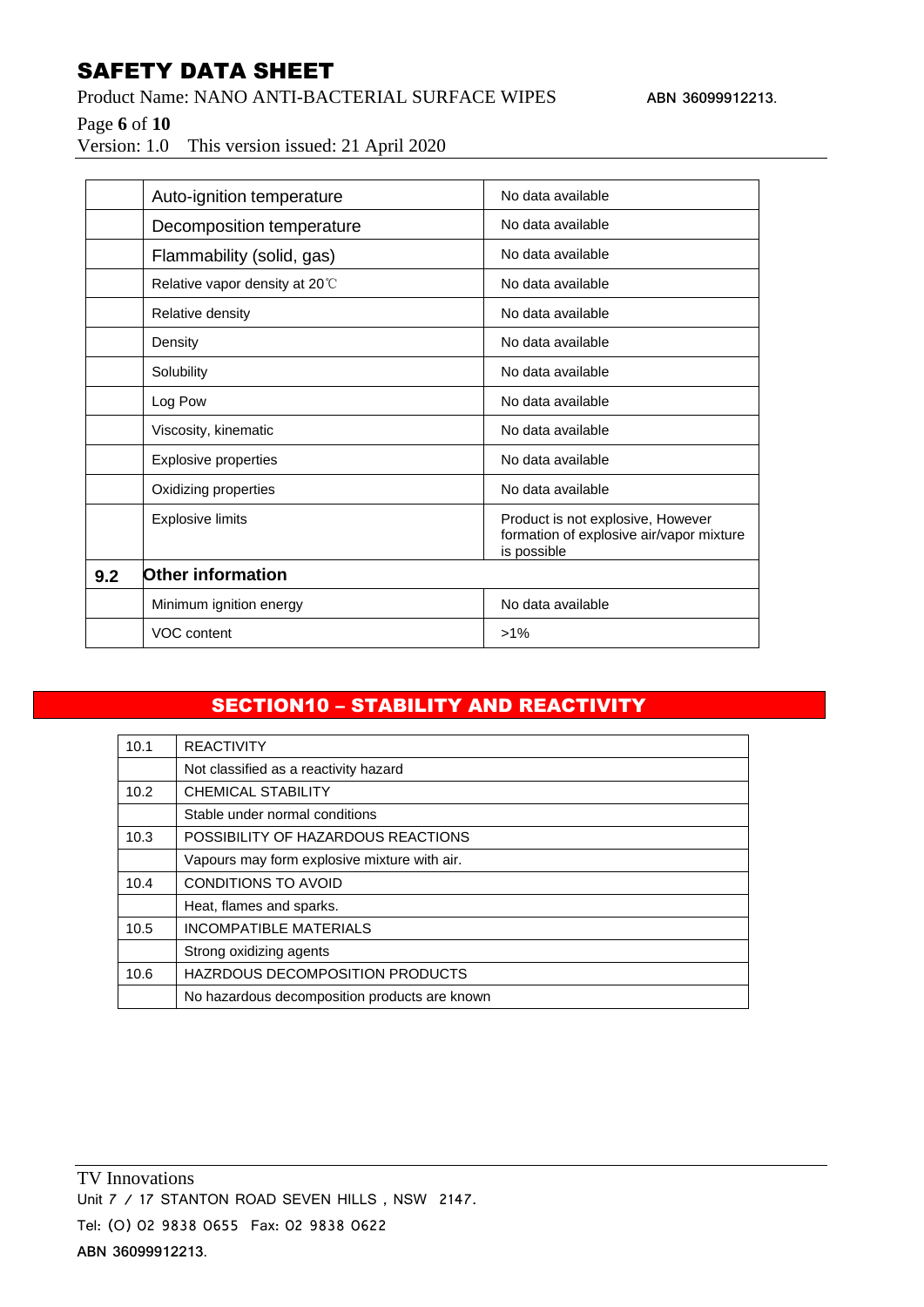Product Name: NANO ANTI-BACTERIAL SURFACE WIPES **ABN 36099912213**.

Page **7** of **10**

Version: 1.0 This version issued: 21 April 2020

#### SECTION 11 – TOXICOLOGICAL INFORMATION

*• 11.1 Information on toxicological effects*

*•Acute toxicity: Based on available data, the classification criteria are not met.*

*•LD/LC50 values relevant for classification: No animal test has been done for this product.*

| 64-17-5 Ethanol                                 |                               |                                 |
|-------------------------------------------------|-------------------------------|---------------------------------|
| Rat                                             | LD50-oral LC50-<br>inhalation | 7060 mg/kg<br>20000ppm/10H      |
| Rabbit                                          | LD50-oral                     | $6300$ mg/kg                    |
| Guinea pig                                      | LD50-oral                     | 5560mg/kg                       |
| Mouse                                           | LD50-oral<br>LC50-inhalation  | $3450$ mg/kg<br>39000mg/m3/4H   |
| 56-81-5 Glycerin                                |                               |                                 |
| Rat                                             | LD50-oral                     | 12600mg/kg                      |
| Mouse                                           | LD50-oral                     | $4090$ mg/kg                    |
| Rabbit                                          | LD50-oral<br>$LD 5 O$ -skin   | $27000$ mg/kg<br>$>10000$ mg/kg |
| Remark: All the above data are from literature. |                               |                                 |

*•Skin corrosion/irritation: Based on available data, the classification criteria are not met.*

*•Serious eyes dam age/ irritation: Based on available data, the classification criteria are not met.*

*•Respiratory or skin sensitization: Based on available data, the classification criteria are not met.*

*• Germ cell mutagenicity: Based on available data, the classification criteria are not met.*

- *. Carcinogenicity: Based on available data, the classification criteria are not met.*
- *• Reproductive toxicity: Based on available data, the classification criteria are not met.*
- *. STOT-single exposure: Based on available data, the classification criteria are not met.*
- *• STOT-repeated exposure: Based on available data, the classification criteria are not met. Aspiration hazard: Based on available data, the classification criteria are not met.*

#### SECTION 12 – ECOLOGICAL INFORMATION

| 12.1 | <b>TOXICITY</b>                                        | No information available               |
|------|--------------------------------------------------------|----------------------------------------|
|      | Toxicity to daphnia and other<br>aquatic invertebrates | Not hazardous to aquatic envoironment  |
| 12.2 | Persistence and degradability                          | Readily biodegradable                  |
| 12.3 | Bio-accumulative potential                             | Low bioaccumulation                    |
| 12.4 | Mobility in soil                                       | Hizgh mobility in soil                 |
| 12.5 | Results of PBT and vPvB assessment                     | No PBT substances used in the product. |
| 12.6 | Other adverse effects                                  | No information available               |

## SECTION 13- DISPOSAL CONSIDERATION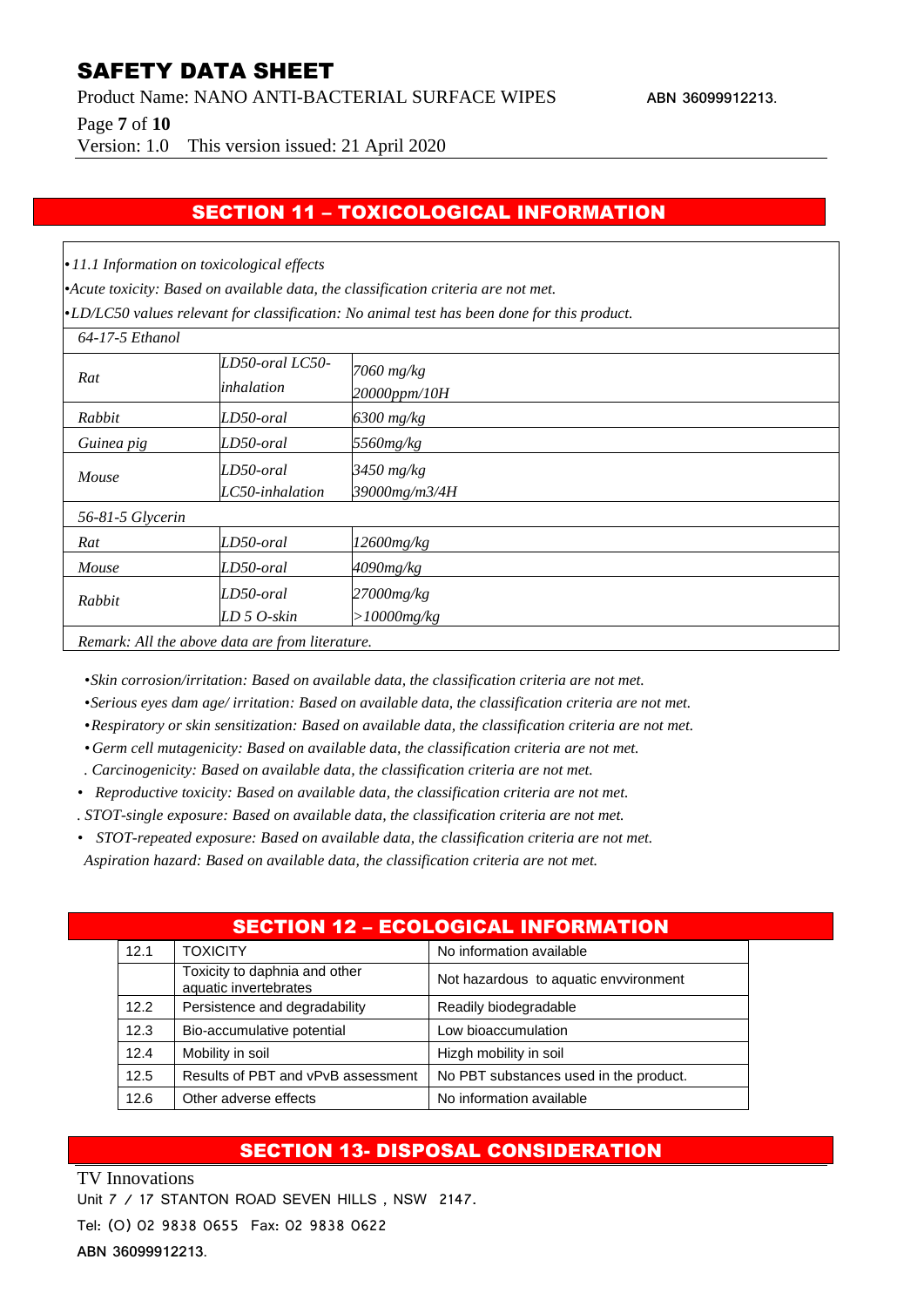Product Name: NANO ANTI-BACTERIAL SURFACE WIPES **ABN 36099912213**.

Page **8** of **10**

Version: 1.0 This version issued: 21 April 2020

| 13.1 | Waste treatment methods                       |                                                                                                                                            |
|------|-----------------------------------------------|--------------------------------------------------------------------------------------------------------------------------------------------|
|      | Waste treatment methods                       | Dispose of in accordance with local regulations.                                                                                           |
|      | Waste management (disposal and<br>evaluation) | Disposal must be done according to local/official<br>regulations. Refer to manufacturer/supplier for information<br>on recovery/recycling. |
|      | Contaminated packaging                        | Dispose of as unused product. Empty containers should be<br>taken to an approved waste handling site for recycling or                      |

#### SECTION 14 – TRANSPORT INFORMATION

disposal.

ADG Code: This product is not classified as a Dangerous Good. No special transport conditions are necessary unless required by other regulations.

| $\cdot$ 14.1 UN-Number               |                                                             |
|--------------------------------------|-------------------------------------------------------------|
| <b>IMDG</b>                          | <i>UN3175</i>                                               |
| $\cdot$ 14.2 UN proper shipping name |                                                             |
| <b>IMDG</b>                          | Solids containing flammable liquid, n.o.s.                  |
| • 14.3 Transport hazard class (es)   |                                                             |
| ADR, RID, ADNIMDG, IATA              |                                                             |
|                                      |                                                             |
| Class                                |                                                             |
| Label                                |                                                             |
| • 14.4 Packing group                 |                                                             |
| ADR, RID, ADNIMDG, IATA              | Ш                                                           |
| $\cdot$ 14.5 Marine pollution        | $N$ o                                                       |
| • 14.6 Special precautions for user  | Warning: Flammable solid                                    |
| • Danger code (Kemler)               | 40                                                          |
| . EMS number                         | $F-A, S-I$                                                  |
| • 14.7 UN "Model Regulation^         | UN3175, Solids containing flammable liquid, n.o.s., 4.1, II |

## SECTION 15 – REGULATORY INFORMATION

15.1 Safety, health and environmental regulations/legislation specific for the substance or mixture

This product is compliant with the *Therapeutic Goods Regulations Schedule 5 item 8fdisinfectants, except those described in item 16 in Schedule 14 and does not meet the definition of items in Schedule 4, item 16 which includes hospital grade disinfectants, or household grade disinfectants that are claimed to be sterilants, fungicides, sporicides, tuberculocides or vuricides – therefore the product is exempt from Part 3 of the ACT. z*

Regulation (EC) No 1272/2008 of the European Parliament and of the Council of 16 December 2008 on classification, labelling and packaging of substances and mixtures, amending and repealing Directives 67/548/EEC and 1999/45/EC, and amending Regulation (EC) No 1907/2006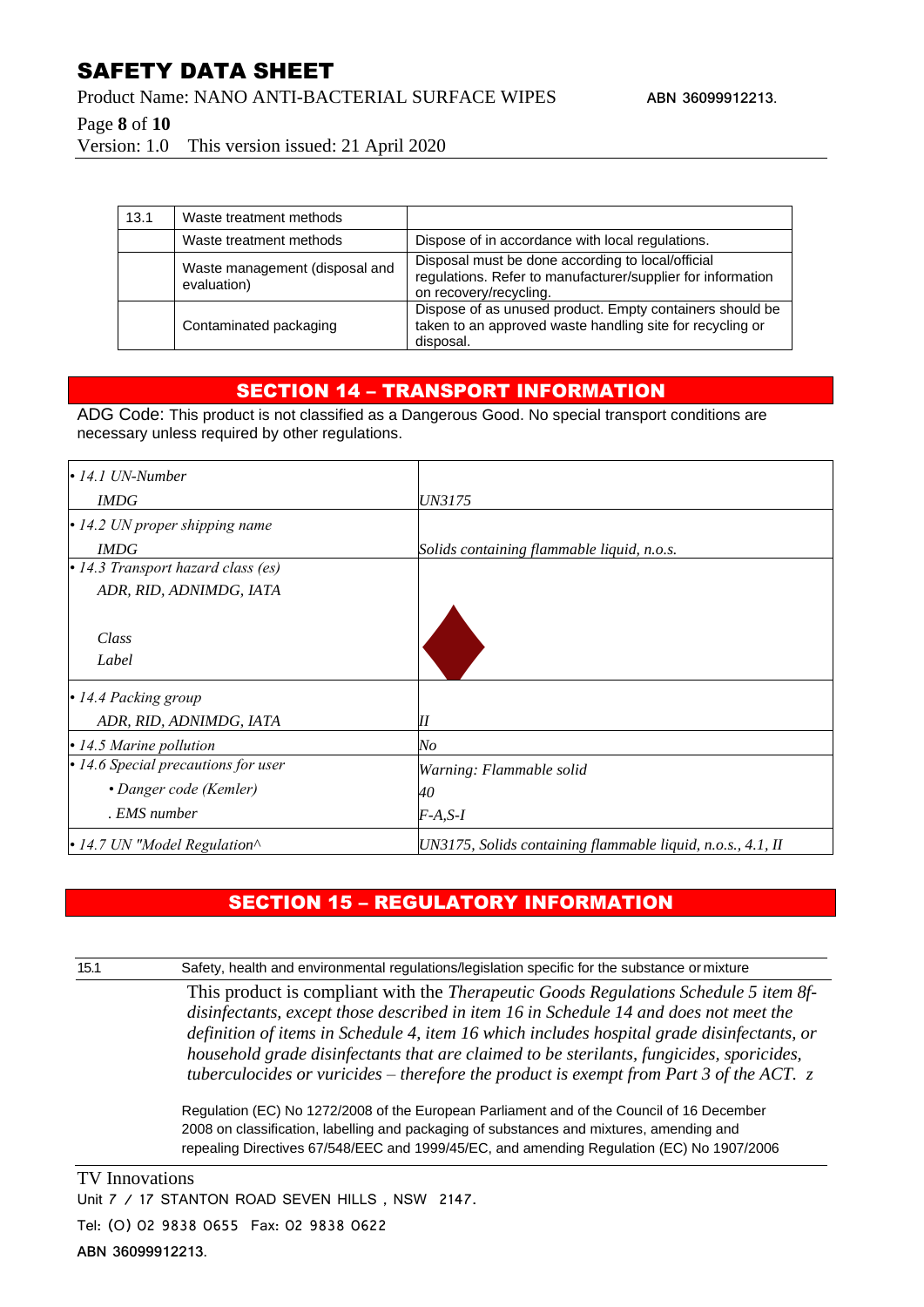Product Name: NANO ANTI-BACTERIAL SURFACE WIPES **ABN 36099912213**.

Page **9** of **10**

Version: 1.0 This version issued: 21 April 2020

|      | with amendments.                                          |
|------|-----------------------------------------------------------|
|      | Contains no REACH substances with Annex XVII restrictions |
|      | Contains no substance on the REACH candidate list         |
|      | Contains no REACH Annex XIV substances                    |
| 15.2 | Chemical safety assessment                                |

The substance is not classified for human health hazards or for environment effects and it is not PBT or vPvB so that no exposure assessment or risk characterization is required. For tasks where the intervention of workers is required, the substance must be handled in accordance with good industrial hygiene and safety procedures.

#### SECTION 16 – OTHER INFORMATION

| Legislation related to safety data sheets                                                               | GHS Rev.3 and European Regulation No.1272/008,<br>No.1907/2006 and its amendments                                                                                                                                                   |
|---------------------------------------------------------------------------------------------------------|-------------------------------------------------------------------------------------------------------------------------------------------------------------------------------------------------------------------------------------|
| Modifications related to the previous<br>Safety Data Sheet which concerns the<br>ways of managing risks | Not applicable                                                                                                                                                                                                                      |
| Texts of the legislative phrases<br>mentioned in section 2                                              | Not applicable                                                                                                                                                                                                                      |
| Texts of the legislative phrases<br>mentioned in section 3                                              | The phrases indicated do not refer to the product itself; they are<br>present merely for informative purposes and refer to the individual<br>components which appear in section 3                                                   |
| Advice related to training                                                                              | Minimal training is recommended in order to prevent industrial<br>risks for staff using this product and to facilitate their<br>comprehension and interpretation of this safety data sheet, as well<br>as the label on the product. |
|                                                                                                         | Asp. Tox. Aspiration hazard<br>Carc. Carcinogenicity                                                                                                                                                                                |
|                                                                                                         | CAS number- Chemical Abstracts Service Registry<br><b>Number</b>                                                                                                                                                                    |
|                                                                                                         | Eye Irrit. Eye irritation<br>Flam. Liq. Flammable liquids<br>H225 Highly flammable liquid and vapour.<br>H304 May be fatal if swallowed and enters airways.                                                                         |
| Abbreviations and acronyms                                                                              | H314 Causes severe skin burns and eye damage.                                                                                                                                                                                       |
|                                                                                                         | H315 Causes skin irritation.<br>H319 Causes serious eye irritation.<br>H340 May cause genetic defects.<br>H350 May cause cancer.                                                                                                    |
|                                                                                                         | H372 Causes damage to organs through prolonged or repeated<br>exposure.<br>Muta. Germ cell mutagenicity                                                                                                                             |
|                                                                                                         | Skin Corr. Skin corrosion                                                                                                                                                                                                           |
|                                                                                                         | Skin Irrit. Skin irritation                                                                                                                                                                                                         |
|                                                                                                         | STOT RE Specific target organ toxicity - repeated exposure<br>SWA- Safe Work Australia, formerly ASCC and NOHSC                                                                                                                     |
| Other information                                                                                       | Training staff on good manufacturing practice. Manipulations are<br>to be done only by qualified and authorized persons. Use good<br>personal hygiene practices                                                                     |

#### **Disclaimer**

THIS SDS SUMMARISES OUR BEST KNOWLEDGE OF THE HEALTH AND SAFETY HAZARD STATEMENT: INFORMATION OF THE PRODUCT AND HOW TO SAFELY HANDLE AND USE THE PRODUCT IN THE WORKPLACE. EACH USER MUST REVIEW THIS SDS IN THE CONTEXT OF HOW THE PRODUCT WILL BE HANDLED AND USED IN THE WORKPLACE.

#### TV Innovations

Unit 7 / 17 STANTON ROAD SEVEN HILLS, NSW 2147.

Tel: (O) 02 9838 0655 Fax: 02 9838 0622